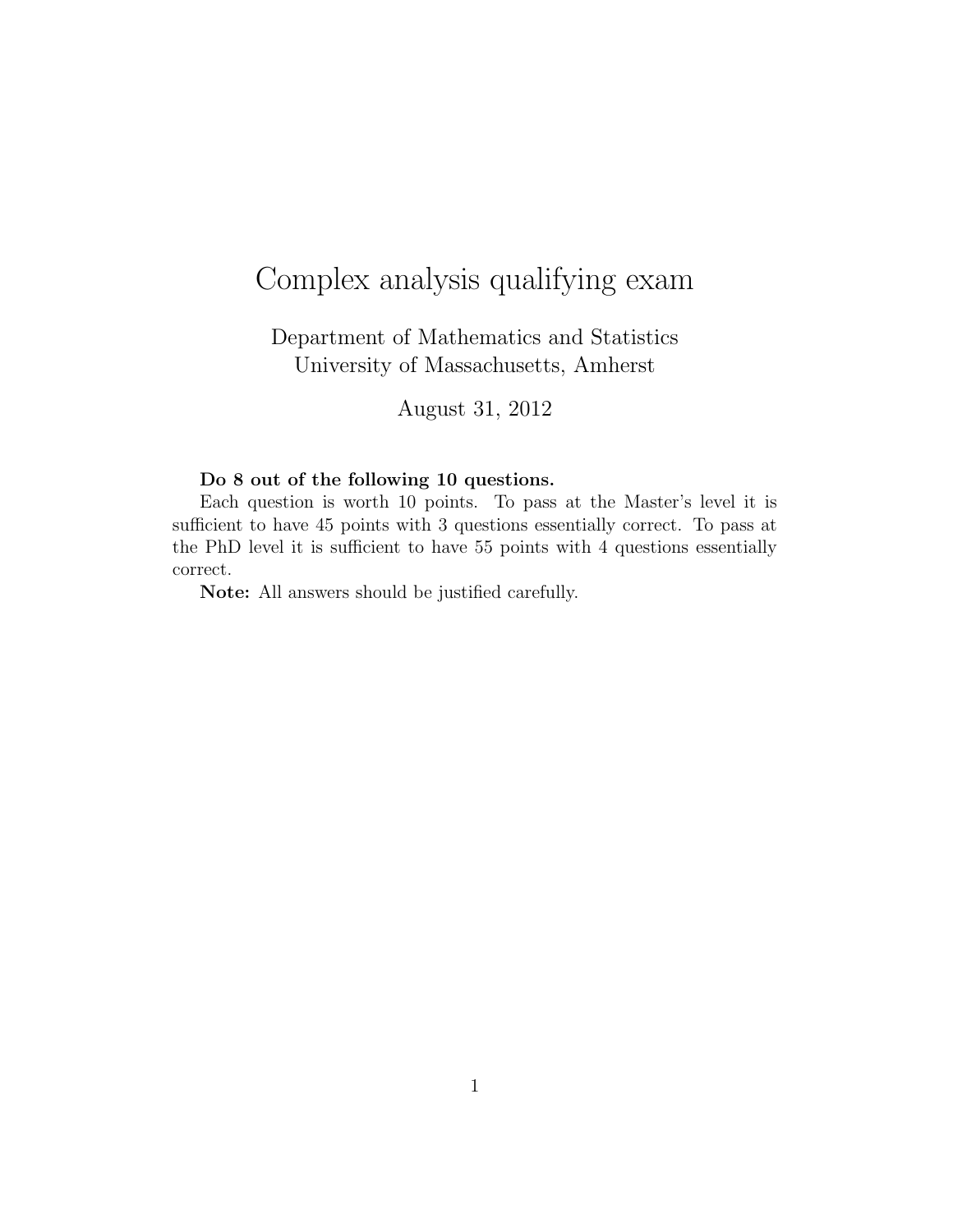(1) (a) (2 points) Let  $\Omega$  be an open subset of  $\mathbb C$  and a an element of  $\Omega$ . Let

$$
f \colon \Omega \setminus \{a\} \to \mathbb{C}
$$

be a holomorphic function. Define the residue of  $f$  at  $a$ .

- (b) Let  $\gamma$  denote the circle with center the origin and radius 2, with the counterclockwise orientation. Compute the following contour integrals
	- i. (4 points)

ii. (4 points)  

$$
\int_{\gamma} \frac{e^z}{(z^2 + 5z + 4)^2} dz.
$$

$$
\int_{\gamma} \frac{1}{z \cos(1/z)} dz.
$$

(2) Compute the improper integral

$$
\int_0^\infty \frac{x^2}{x^4 + 1} dx.
$$

- (3) Let  $f: \mathbb{C} \to \mathbb{C}$  be a holomorphic bijection. Show that  $f(z) = az + b$  for some  $a, b \in \mathbb{C}, a \neq 0$ .
- (4) (a) (2 points) State Rouché's theorem.
	- (b) (4 points) Prove the following more precise version of the fundamental theorem of algebra. Let

$$
f(z) = zn + an-1zn-1 + \dots + a_1z + a_0
$$

be a monic polynomial of degree  $n$  with complex coefficients. Let A be the maximum of  $|a_0|, |a_1|, \ldots, |a_{n-1}|$ . Then f has n roots (counting multiplicities) in the open disk with center 0 and radius  $R = A + 1.$ 

- (c) (4 points) Let  $f(z) = e^z + 3z^n$  where *n* is a positive integer. Show that  $f(z)$  has n distinct roots in the open disk with center 0 and radius 1.
- (5) Let  $\omega_1, \omega_2$  be nonzero complex numbers such that  $\omega_1/\omega_2 \notin \mathbb{R}$ . Let f be a meromorphic function on  $\mathbb C$  such that  $f(z + \omega_1) = f(z)$  and  $f(z + \omega_2) = f(z).$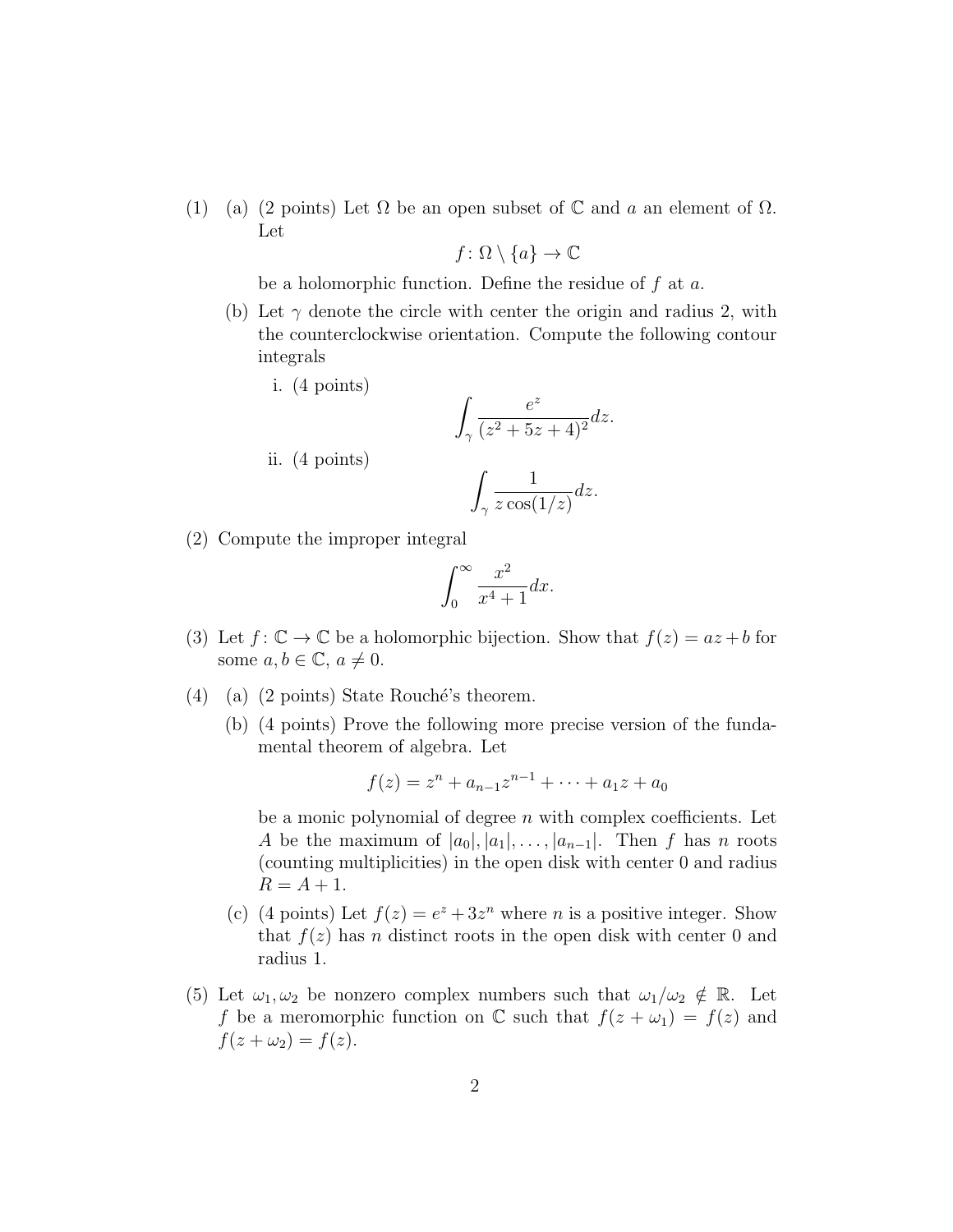- (a) (4 points) Show that if f is holomorphic then f is constant.
- (b) (6 points) Suppose f is not constant and there exists  $a \in \mathbb{C}$  such that  $f$  is holomorphic on the open set

$$
\mathbb{C}\setminus\{a+n_1\omega_1+n_2\omega_2\mid n_1,n_2\in\mathbb{Z}\}.
$$

Show that f has a pole of order  $\geq 2$  at a. [Hint: Show that the residue of f at a equals zero.]

(6) Consider the Laurent series

$$
\tan(z) = \sum_{n=-\infty}^{\infty} a_n z^n
$$

that is valid in the annulus  $\{z \in \mathbb{C} \mid \frac{\pi}{2} < |z| < \frac{3\pi}{2}\}$  $\frac{3\pi}{2}$ . Use contour integrals to determine the coefficients  $a_n$  with indices in the range  $-\infty < n \leq -1$ .

(7) Let  $D = \{z \in \mathbb{C} \mid |z| < 1\}$  be the open unit disk and  $f: D \to D$  a holomorphic map.

(a) Prove the inequality 
$$
|f'(z)| \leq \frac{1 - |f(z)|^2}{1 - |z|^2}
$$
 for all  $z$  in  $D$ .

(b) Let  $\gamma : [0, 1] \to D$  be a smooth path in D. The integral

$$
\int_{\gamma} \frac{|dz|}{1-|z|^2}
$$

is called the hyperbolic length of  $\gamma$ . Show that the hyperbolic length of  $f \circ \gamma$  is less than or equal to that of  $\gamma$ . Deduce that the hyperbolic lengths are equal if  $f$  is a holomorphic automorphism of D.

- (8) State and prove the Casorati–Weierstrass Theorem concerning the properties of a function in a neighborhood of an isolated singularity.
- (9) Show that a single valued holomorphic branch of  $\sqrt{1-z^2}$  can be defined in any connected open subset  $U$  of the complex plane such that the points 1 and −1 are in the same connected component of the complement of U.